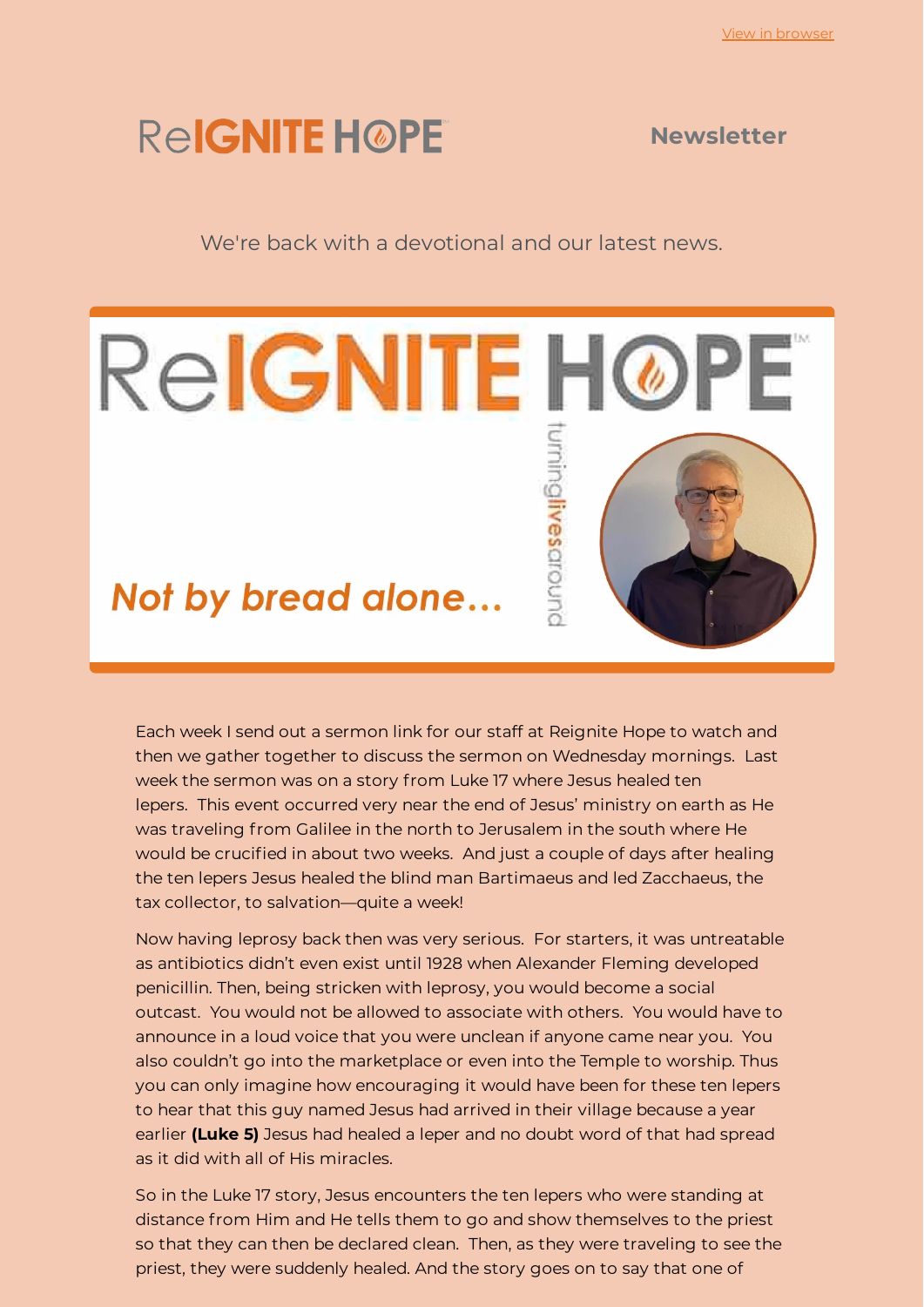lepers immediately turned around, and "praising God" went back to find Jesus and thank Him for healing him.

Now what usually seems most startling to the reader is not that Jesus healed them. After all, He was healing people all the time, but it is the fact that only one went back to thank Jesus. And our natural conclusion is that one was grateful and nine weren't. But that's not likely since all ten would have been, without a doubt, thankful for having been healed. How could you not be? And keep in mind that getting to the priest and being officially declared clean was a huge deal! You would no longer be an outcast and could rejoin your family, your friends and the rest of society.

So, the likely point of the story, or at least the main point, is not that the nine didn't go back to thank Jesus, but that one of them recognized after being healed that Jesus was more than just some nice guy who somehow had the power to heal people. Instead, he instantly knew in his heart that all of the rumors and speculation about this miracle worker being the long awaited Messiah and being the Son of God had to be true. And suddenly going to the priest to be officially declared clean was not nearly as important as going back and finding Jesus. He wasn't the only one that was thankful, but he was perhaps the only that really got it. Once you really come to understand who Jesus is, you don't want to be anywhere else! Much like the demoniac that Jesus healed in Luke chapter 8 who just wanted to stay with Jesus after being healed, but Jesus told to go back to his family and tell them how much the Lord had done for him. When you really get it about who Jesus is, you realize that you don't need anything else but Him.

He can not only heal leprosy; He can heal anything. Most importantly, He can heal the broken relationship we have with our Creator that our sins have caused. The cross of Christ was, and is, the ultimate cure for anyone who will turn from their sins and turn to Him for forgiveness. It is the free gift of God **(Romans 6:23)** and just like Jesus bestowed mercy on the ten lepers He will extend mercy to anyone who will ask for it—*"All that the Father gives me will come to me, and whoever comes to me I will never cast out."—***John 6:37**

In thinking about this, I can't help but think of all of the opinions there are in our world about who Jesus is, especially as I think of the 90 students we've selected to enter our next class starting on March 16<sup>th</sup>. When those students walk in the door of Reignite Hope, a lot of different opinions about Jesus will come with them. Just as out in the world, to some He is just a famous historical figure like Christopher Columbus or Leonardo da Vinci. To others He is a great prophet or a good teacher or on par with Mother Teresa or Gandhi. And for some He is one of the many deities in a pantheon of deities. But none of that is the Jesus of the Bible; the Jesus of history.

And this is nothing new. One day Jesus asked His disciples, *"Who do the people say that I am?"* They responded that *"Some say John the Baptist, others say Elijah, and others Jeremiah or one of the prophets."* Then Jesus asked them, *"But who do you say that I am?"*, to which Peter replied, *"You are the Christ, the Son of the living God."* **Matthew 16:13-16**

That's the question that ultimately we all have to answer—Who do you say Jesus is? Peter got it right and so did the one leper. So, please pray with me and our entire team that by the end of the semester all of our students will be like the one that turned around and went back to thank Jesus. Like the one who really got it.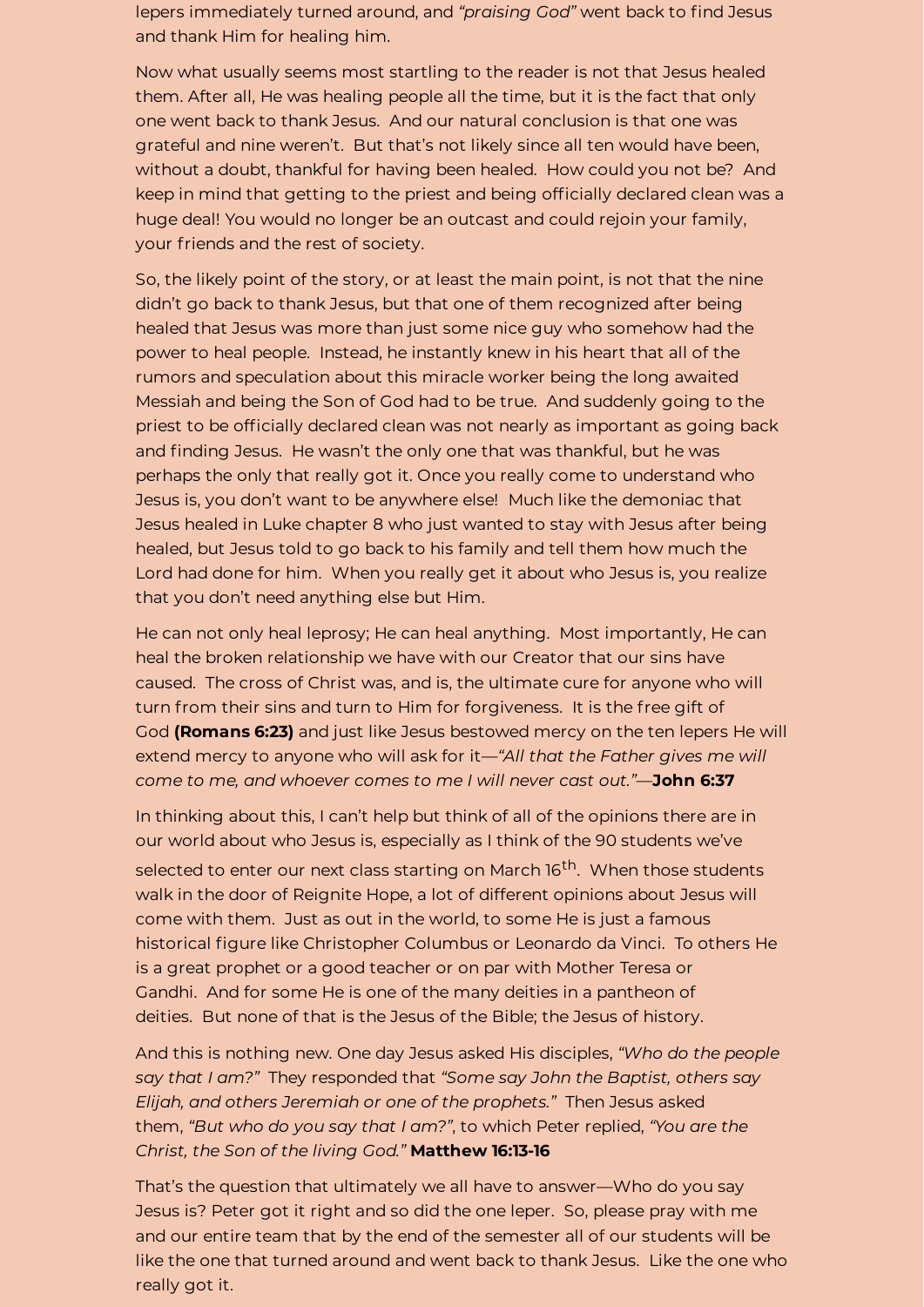

### 140 Metal Frames on their way to Angola

Bob Vasquez from Advancing the Gospel in Angola commissioned our students to build 140 metal frames. Our students started and Jessica, our new welding instructor, finished the metal frames that are now on their way to Angola.

#### Metal Frames as Scaffolding

As new medical clinics and churches are built in the remote villages of Angola, the metal frames are used as scaffolding.

This is the third year, we've sent student-built frames to Angola.





#### Metal Frames as Church pews

When the churches are complete, boards are attached to the frames to make church pews replacing the logs and rocks previously used as pews.

We just received another order for our next class of students to build. Their work on the project is completely volunteer allowing them to give back to those in need.



Thank you for all your faithful prayers and support. Please pray for our students as they learn who Jesus is. May they all really get who